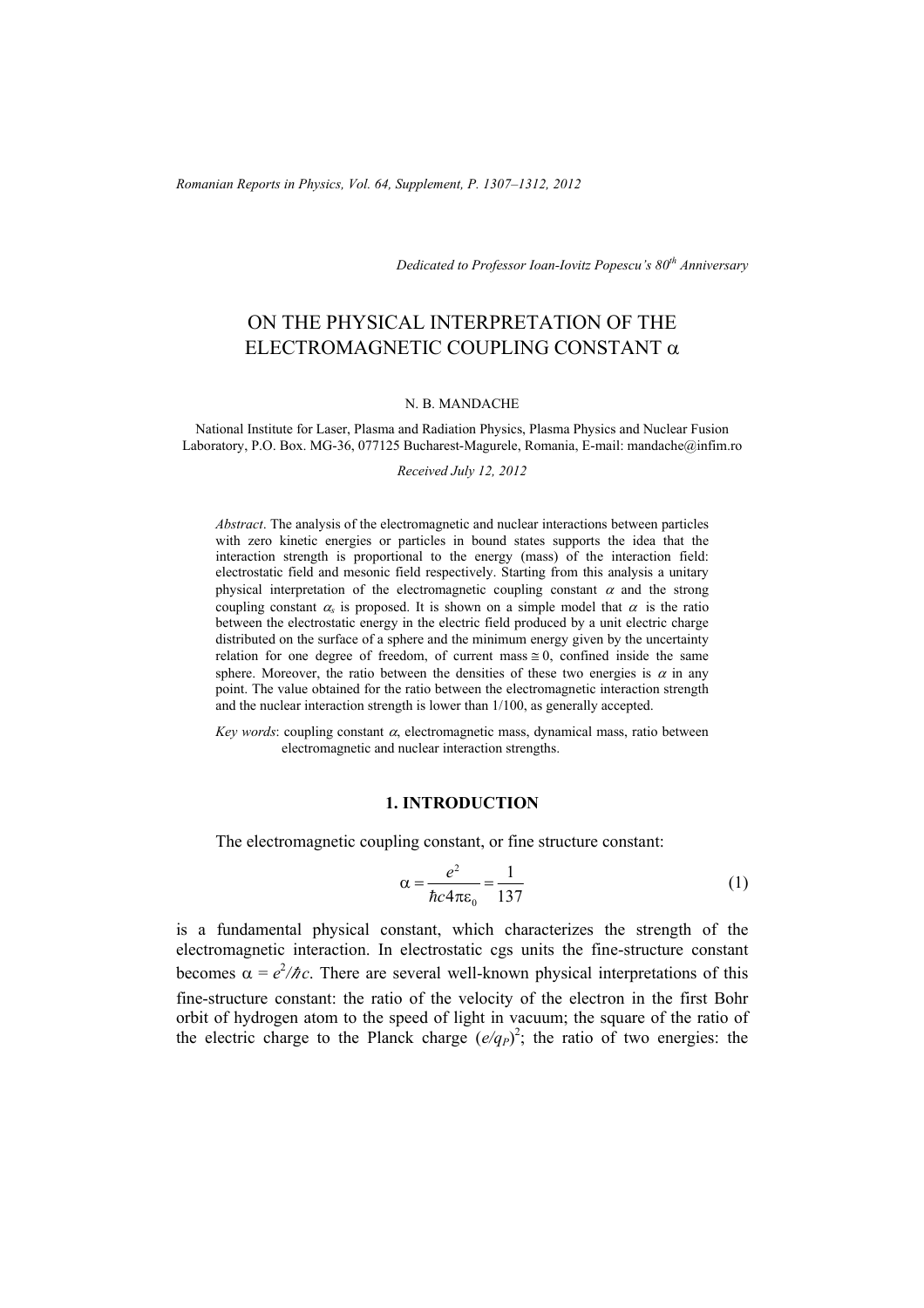energy needed to bring two electrons from infinity to a distance *r* against their electrostatic repulsion, and the energy of a single photon of wavelength equal to 2*πr*.

In the present work we try to give a new physical interpretation to this coupling constant starting from an analysis of the interaction between particles with zero kinetic energies or particles in bound states. A unitary interpretation of the electromagnetic coupling constant and strong coupling constant is proposed.

The mass defects of atoms and nuclei, which are equal to their binding energies, are proportional to the strength of the interaction. Since there is a direct correlation between these mass defects and the decrease of the mass (energy) of the interaction fields of the particles bound into atoms or nuclei, electromagnetic field for leptons and mesonic field for nucleons, the interaction strength is proportional to the mass (energy) of the interaction field.

Let's analyze the Coulomb interaction. Two electric charges of opposite signs, for instance electron and positron, which are each other at a distance *r*, are characterized by an interaction energy equal to  $-e^2/r$ . The total electrostatic energy in the electric fields produced by the two charges, and therefore the sum of the electromagnetic masses of electron and positron, is lower with a value equal to  $e^2/r$ as compared to the case the two leptons are at an infinite distance. The electrostatic mass of each lepton decreased with  $e^2/2r$ . In the case of  $e^+$ – $e^-$  bound state the mass defect (binding energy) is of the order of 7 eV. For maximum "approach", this means the  $e^+$ - $e^-$  annihilation process, the "mass defect" gets maximum:  $2m_ec^2$ .

In the case of nuclear interaction, the binding energy (mass defect) per nucleon is about 7 MeV. The attraction between two nucleons is given mainly by two-pion exchange [1]. Taking into account that the current masses of quarks (antiquarks)  $u(\bar{u})$  and  $d(\bar{d})$  are very small the pion mass is mainly a "dynamical" one, due to confinement of these quarks inside a region of radius *r*~1 fm. At the formation of a nuclear bound state, this dynamical mass decreases. Indeed a degree of freedom of current mass  $\equiv 0$  (*u* or *d* quark) confined inside the periphery of a nucleon of radius  $r_N$  associates a minimum energy (dynamical mass)  $E \cong pc \ge \hbar c/2r_N$ , given by the Heisenberg uncertainty relation. When the two nucleons approach each other to form a bound state, for instance the deuteron, they put in common their pionic peripheries which means that some degrees of freedom will slightly de-confine from a region of radius  $r_N$  to a region of radius  $\sim r_N + \Delta r$ , where  $\Delta r$  is the distance between the two bound nucleons. The new dynamical mass  $\hbar c/(2r_N+\Delta r)$  is lower than the initial one (that in the free nucleon). To form a bound state the total decrease of dynamical masses must be larger than the kinetic energies acquired by nucleons due to localization.

This mechanism of nuclear binding has similarities with the molecular binding of diatomic molecules. For instance, in the hydrogen molecular ion, since there are two protons, there is more space where the electron can have a low potential energy than in the case of hydrogen atom; the electron spreads out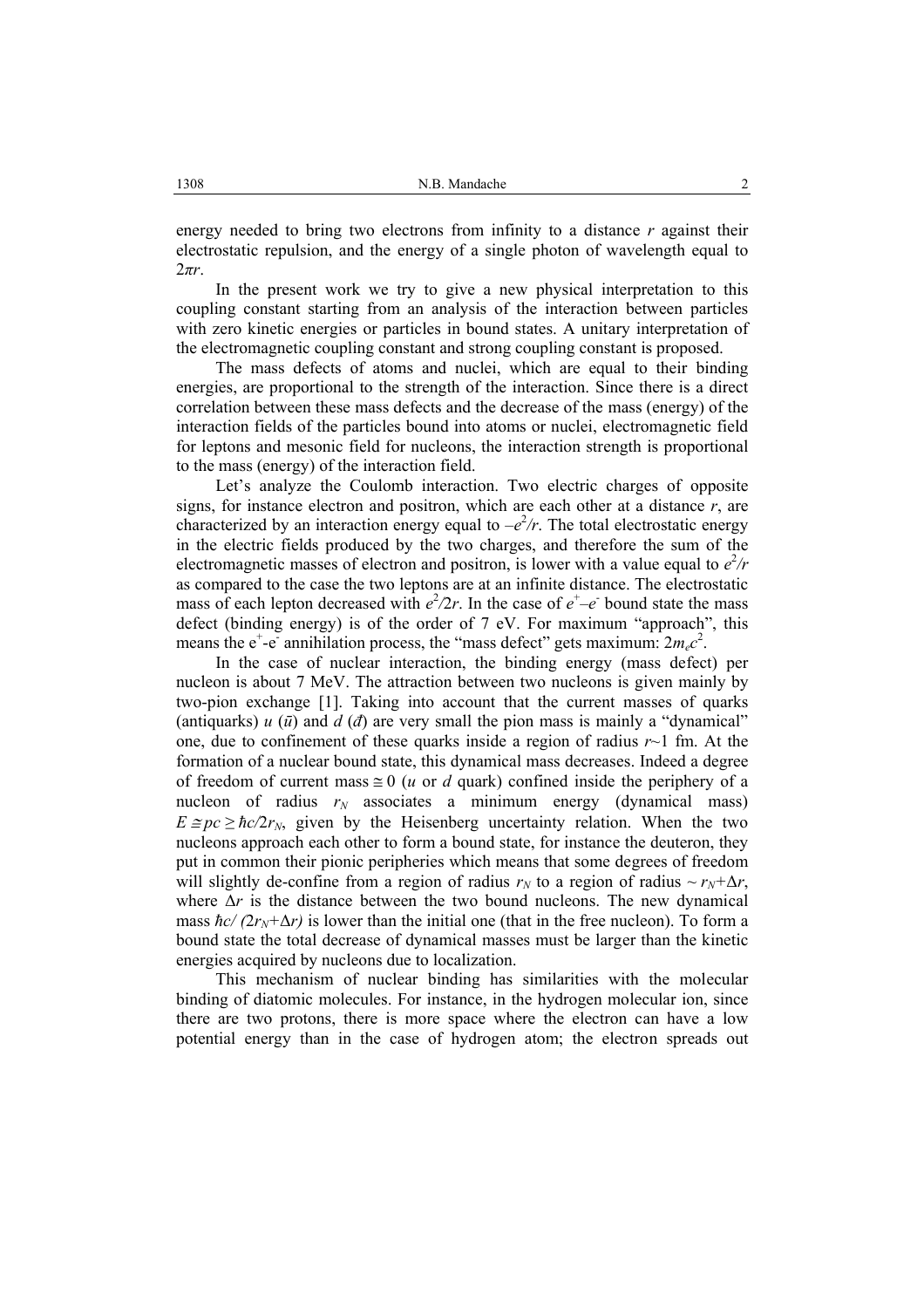lowering its kinetic energy, without increasing its potential energy. This energy decrease contributes to the binding energy of hydrogen molecular ion [2].

#### **2. THE ANALYSIS OF A SIMPLE MODEL**

Let's compare the energy of the electromagnetic field to the dynamical mass on a simple model: the energy in the electric field *E* generated by a unit charge uniformly distributed on a sphere of radius  $r$  and the energy (dynamical mass) of one degree of freedom, with current mass  $\approx 0$ , confined inside the same sphere of radius  $r$  (Fig. 1).

The electrostatic energy density is given by:

$$
u_{el} = \frac{E^2}{8\pi} = \frac{e^2}{8\pi \cdot r^4}.
$$
 (2)

To get the total electrostatic energy one must integrate over all space:

$$
U_{el} = \int_{r}^{\infty} u_{el} 4\pi \cdot r^2 dr = \frac{e^2}{2r}.
$$
 (3)

On the other hand, one degree of freedom, with current mass  $\approx 0$ , confined inside the same sphere of radius *r* associates a minimum energy (dynamical mass) *ћc/*2*r*.



Fig. 1 – The energy in the electric field *E* generated by a unit charge uniformly distributed on the sphere of radius *r* and the energy (dynamical mass) of one degree of freedom, with current mass  $\approx 0$ , confined inside the same sphere of radius *r*.

The ratio between these two energies is: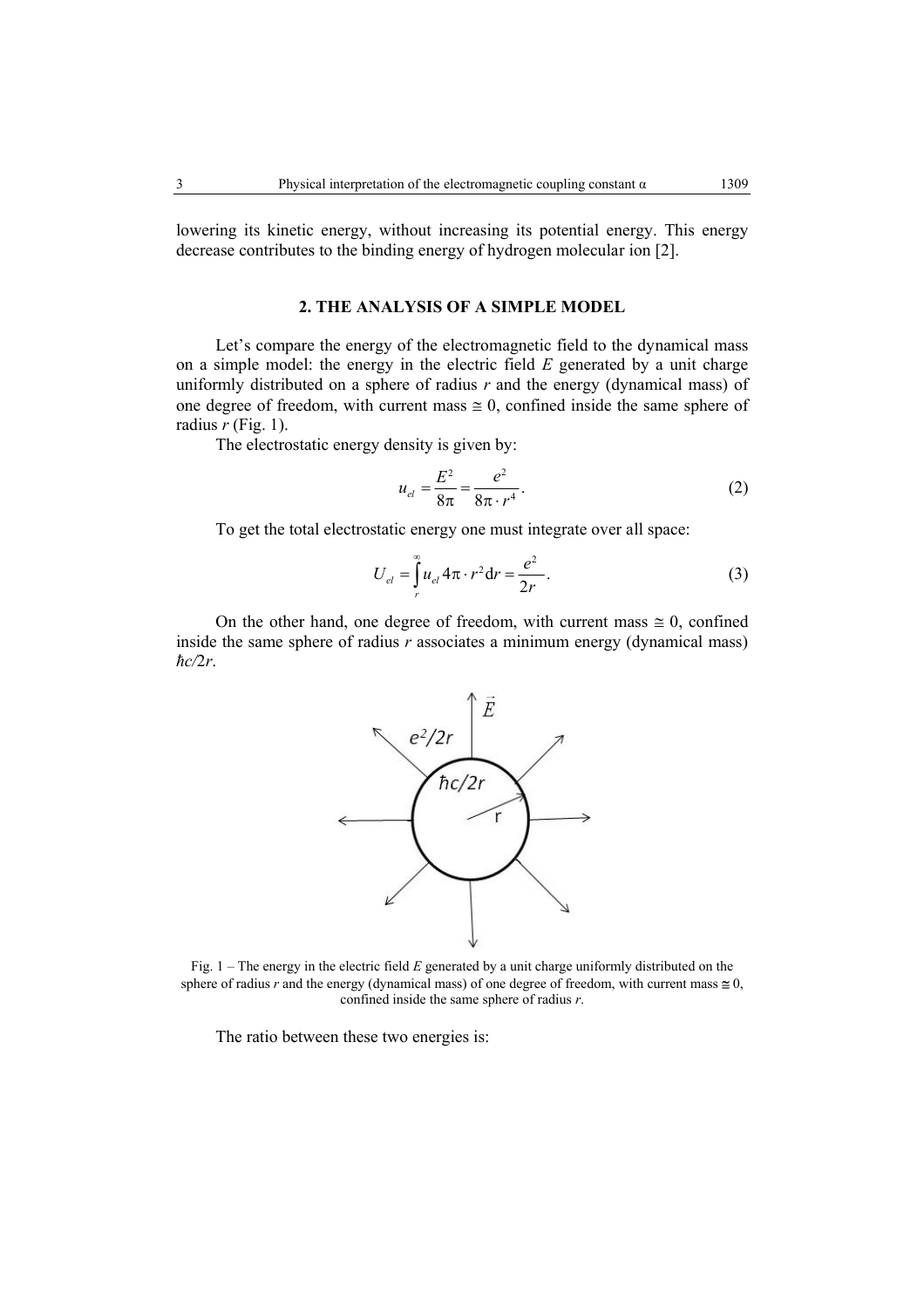$$
\frac{e^2}{\frac{2r}{\hbar c}} = \frac{e^2}{\hbar c} = \alpha,\tag{4}
$$

that is just the coupling constant  $\alpha$ .

Since both energies  $e^2/2r$  and  $\hbar c/2r$  have a  $1/r$  dependence, the corresponding energy densities  $e^2/8\pi r^4$  and  $\hbar c/8\pi r^4$  have the same dependence on *r*. This means that the ratio between these two energy densities is  $\alpha$  in any point *r*.

Let's compare both energies, the electrostatic energy  $e^2/2r$  and the dynamical mass, to the same "standard" energy given by the uncertainty relation: the minimum energy  $\hbar c/2r$  of one degree of freedom, of current mass  $\approx 0$ , confined inside a sphere of radius *r*.

Obviously, for electromagnetic interaction one obtains the relation (4) for the coupling constant α.

For nuclear interaction, one obtains the coupling constant:

$$
\alpha_s^{(1)} = \frac{\frac{\hbar c}{2r}}{\frac{\hbar c}{2r}} = 1,
$$
\n(5a)

in the case of a hypothetical hadron composed of one degree of freedom. For two degrees of freedom, two quarks confined in the same volume (the pion), the coupling constant is:

$$
\alpha_s^{(2)} = \frac{2\frac{\hbar c}{2r}}{\frac{\hbar c}{2r}} = 2.
$$
 (5b)

The ratio between the electromagnetic and nuclear interaction strengths is  $\alpha/\alpha_s^{(i)}$ , this means lower than 1/100 as generally accepted [3].

Let's take as confinement radius the Compton wavelength of the charged pion  $r = \lambda_{\pi} = \hbar/m_{\pi}c$ . It results:

$$
\frac{\hbar c}{2r} = \frac{\hbar c}{2\lambda_{\pi}} = \frac{m_{\pi}c^2}{2}.
$$
\n(6)

As the pion has two degrees of freedom,  $m_{\pi}c^2/2$  is the dynamical mass due to one quark (one degree of freedom).

It is interesting to note that the electrostatic energy produced by a unit electric charge on a sphere of radius  $r = \lambda_{\pi} \approx 1.4$  fm is equal to  $e^2/2\lambda_{\pi} \approx m_e c^2$ , i.e. the electron mass.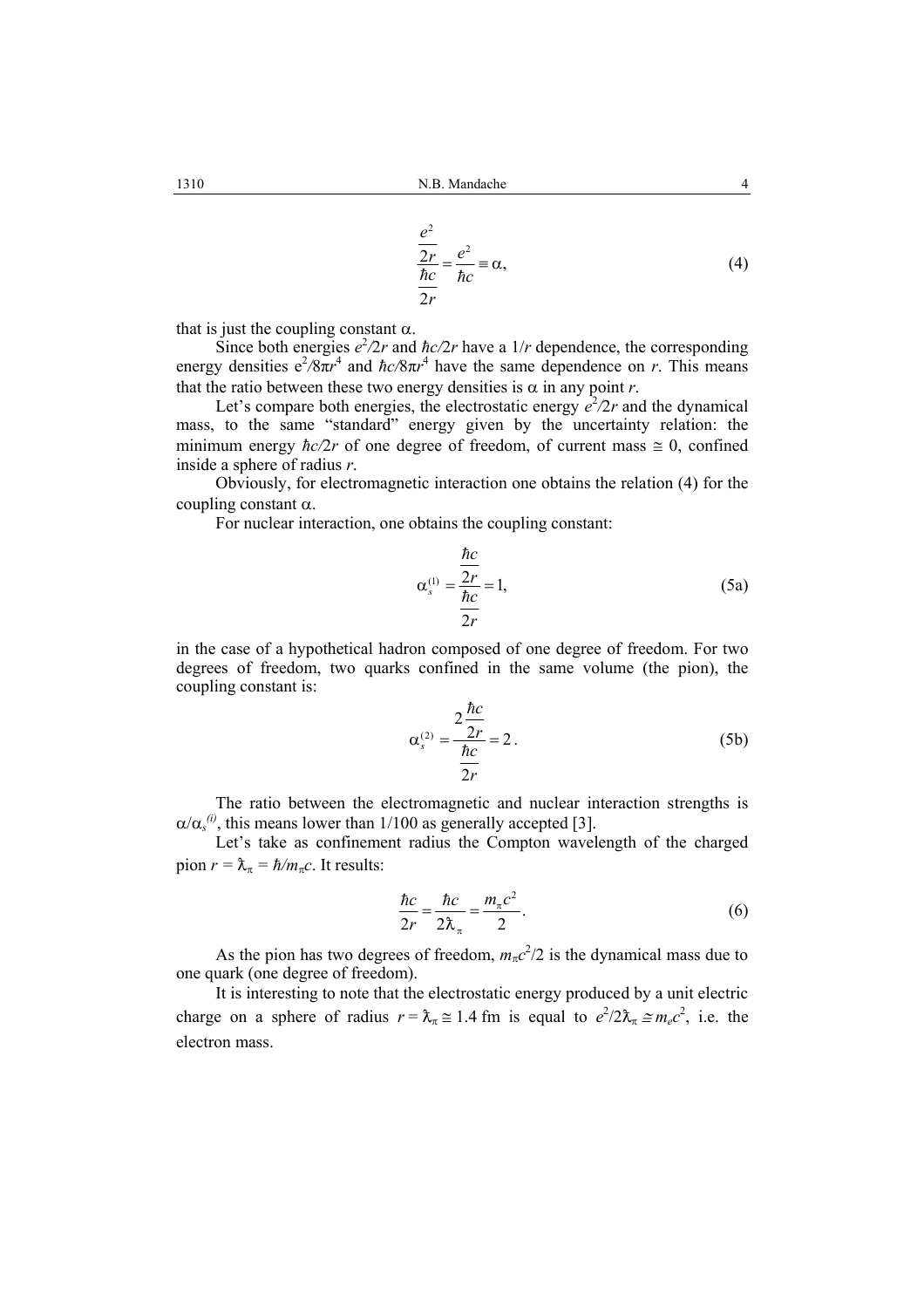From relation (4) one obtains:

$$
\alpha = \frac{\frac{e^2}{2\lambda_{\pi}}}{\frac{\hbar c}{2\lambda_{\pi}}} \approx \frac{m_e c^2}{\frac{m_{\pi} c^2}{2}} = \frac{1}{136.56}.
$$
 (7)

Hence  $\alpha$  is, in a good approximation, the ratio between the mass of the lightest charged lepton and half the mass of the lightest meson, the charged pion. This means that relation (7) suggests that the greatest part of the electron mass would be of electrostatic origin. How much of the electron mass is electromagnetic represents an old subject of debate in physics [4, 5]. In any case, it is meaningless to separate a charge from its Coulomb field. Neither can be observed without the other; a charge at rest is always surrounded by a Coulomb field and conversely every Coulomb field has a source [5]. Coulomb field means electrostatic energy and consequently electrostatic mass for electron.

## **3. DISCUSSION AND CONCLUSIONS**

The analysis of the electromagnetic and nuclear interactions between particles in bound states supports the idea that the interaction strength is proportional to the energy (mass) of the interaction field: electrostatic field and mesonic field respectively.

The electromagnetic coupling constant  $\alpha$  is the ratio between the electrostatic energy due to a unit charge uniformly distributed on a sphere of radius *r* and the "standard" energy given by the uncertainty relation: the minimum energy *ћc*/2*r* of one degree of freedom, of current mass  $\approx 0$ , confined inside the same sphere of radius *r*. Since the corresponding energy densities  $e^{2}/8\pi r^{4}$  and  $\hbar c/8\pi r^{4}$  have the same dependence on *r*, their ratio is also  $\alpha$  in any point. This means that  $\alpha$  is the coupling constant in any vertex corresponding to an electromagnetic interaction.

We have shown in the introduction that the dynamical mass, generated by confinement of some degrees of freedom inside the nucleon, is at the origin of the nuclear interaction. Indeed, when two nucleons approach each other to form a bound state they put in common pionic peripheries, which means a slight deconfinement of some degrees of freedom. This means a decrease of their dynamical masses, which contributes directly to the binding energy of the two nucleons. This mechanism reflects a clear connection between confinement and nuclear interaction (residual strong interaction) *via* dynamical mass. The value of about 1 fm of the confinement radius determines the values of the dynamical masses and from here the strength of the nuclear interaction. The strong coupling constant  $\alpha_s^{(i)}$ is the ratio between the dynamical mass and the "standard" energy given by the